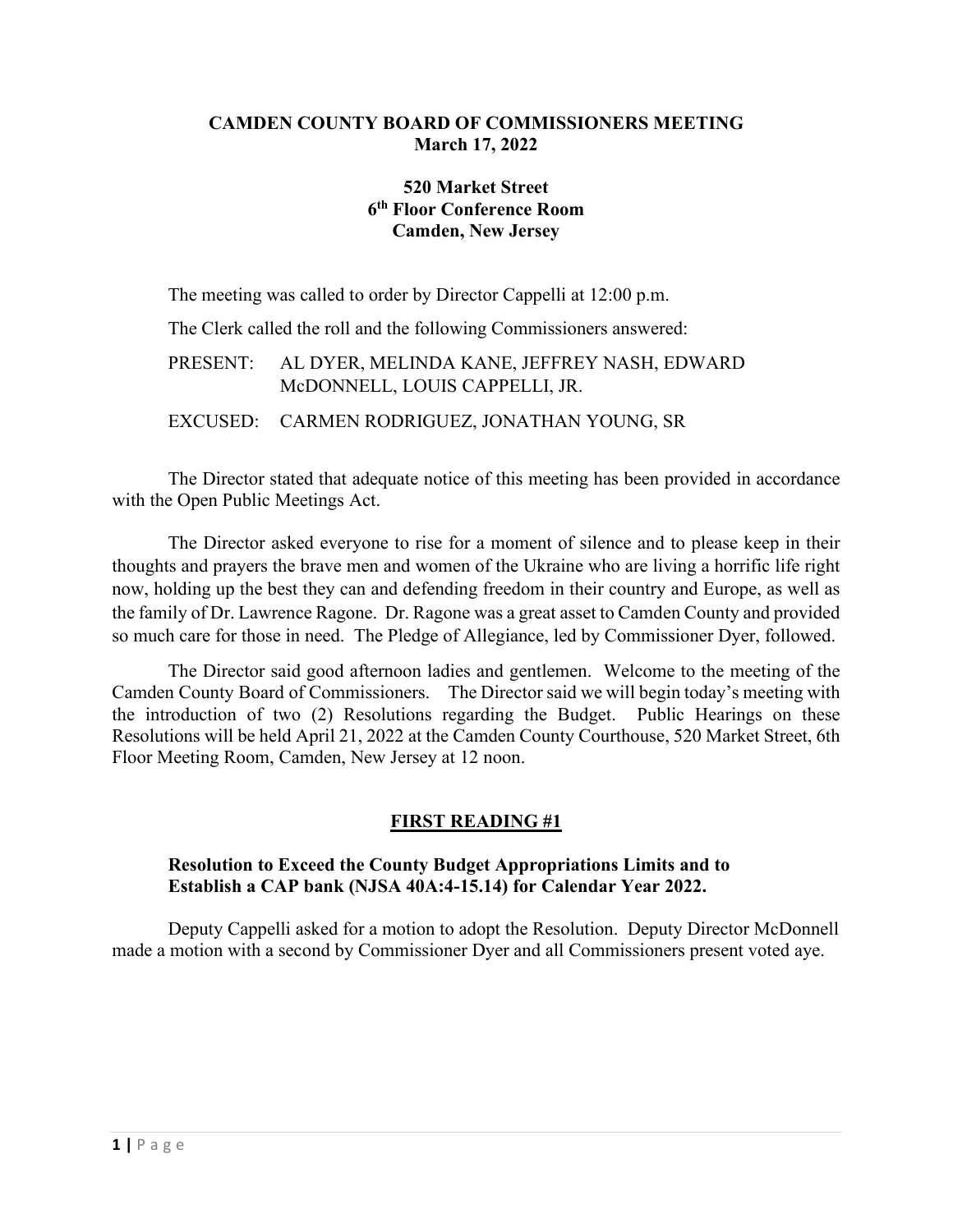## **FIRST READING #2**

#### **Introduction of the 2022 Camden County Budget.**

 Deputy Cappelli asked for a motion to adopt the Resolution. Deputy Director McDonnell made a motion with a second by Commissioner Kane and all Commissioners present voted aye.

### **PUBLIC HEARING**

#### **Bond Ordinance of the County of Camden, New Jersey, in connection with various improvements for Camden County College, appropriating \$5,590,000 therefor, and providing for the issuance of \$5,590,000 in Bonds or Notes of the County to finance such appropriation.**

Director Cappelli opened the public hearing to anyone who would like to comment. Receiving no comments, the Director asked for a motion to close the public hearing. Commissioner Kane made a motion with a second by Commissioner Dyer and on roll call all Commissioners present voted aye.

Director Cappelli asked for a motion to adopt the Resolution. Deputy Director McDonnell made a motion with a second by Commissioner Dyer and all Commissioners present voted aye.

#### **MINUTES**

The Director asked for a motion to accept the minutes of the previous Commissioners Meeting as presented. Commissioner Dyer made a motion with a second by Commissioner Kane and all roll call:

AYE: ALL PRESENT

#### **COMPTROLLER'S REPORT**

The Director asked for a motion to adopt the Comptroller's Report. Deputy Director McDonnell made a motion with a second by Commissioner Kane and on roll call all Commissioners present voted aye.

#### **CORRESPONDENCE**

The Director asked the Clerk if there was any correspondence. The Clerk responded yes and proceeded to read the following e-mail from Noreen Flewelling, Senior Development Director for Cathedral Kitchen regarding their Camden County COVID-19 Community Recovery Grant Award: "*Thank you for this generous grant! The past two years have been challenging for everyone but this support will have a tremendous impact on our ability to help people with food insecurity in our community and champion their pursuit of stability*."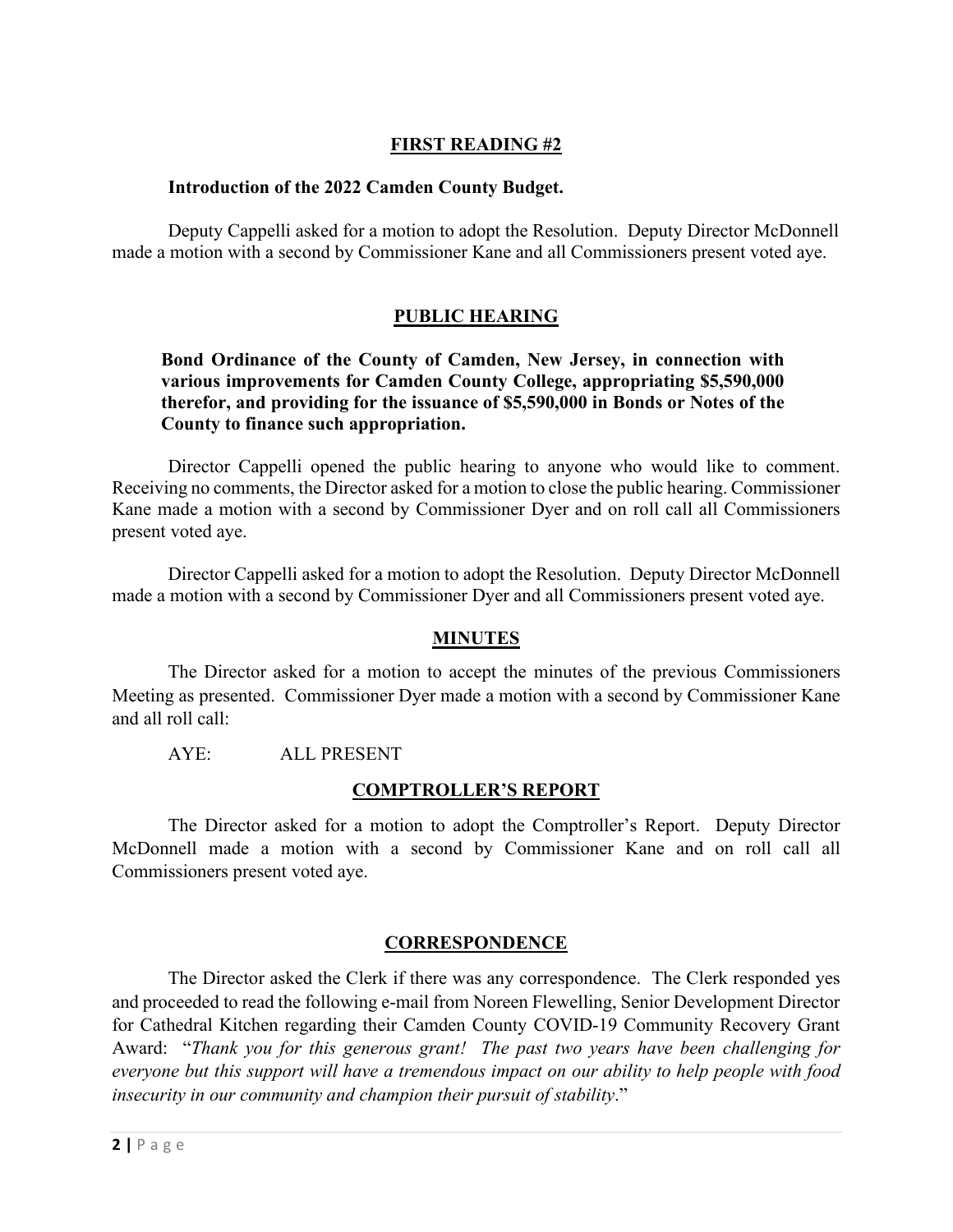The Director said the next portion of the meeting is open to the public for discussion of resolutions to be acted upon this afternoon. There will be another public hearing later in the meeting at which members of the public can ask any questions they want regarding the business of the County of Camden. The Director opened the public hearing.

 Hearing no members of the public wishing to comment, the Director asked for a motion to close the public hearing. Commissioner Dyer made the motion with a second by Commissioner Kane and all Commissioners present voted aye.

The Director closed the public hearing.

The Director said at Caucus on Tuesday afternoon, the Board of Commissioners reviewed and discussed all resolutions to be acted upon today.

# **RESOLUTIONS 1 THROUGH 108**

The Director asked for a motion to adopt Resolutions 1 through 108 Deputy Director McDonnell made a motion with a second by Commissioner Kane and on roll call:

| AYE:         | ALL PRESENT                                        |
|--------------|----------------------------------------------------|
| ABSTENTIONS: | JEFFREY NASH – Resolution 1                        |
|              | LOUIS CAPPELLI, JR. – Resolutions 1, 17, 61 and 62 |

 1. Resolution authorizing the establishment of a pool of qualified professionals for Architectural Services and Engineering Services for the County of Camden and its Agencies and Authorities.

## **ABSTAIN: JEFFREY NASH (Naik) LOUIS CAPPELLI, JR. (Colliers; Remington & Vernick)**

 2. Resolution authorizing an Agreement pursuant to a publicly advertised Request for Proposals, by and between the County of Camden (Department of Public Works) and WSP USA, Inc., for Grant Application Development Services for the FY2022 Port Infrastructure Development Program Grant, in the amount of \$40,000.00 - CAF#9900228557.

 3. Resolution amending an Agreement, pursuant to a publicly advertised Request for Proposals, by and between the County of Camden (Department of Public Works) and French & Parrello Associates, for additional closely related Professional Engineering Services for Bridge Replacement of Somerdale Road (CR 677) Bridge, Township of Gloucester, for an increase in the amount of \$7,867.82 - CAF#9900228368.

 4. Resolution authorizing an award of Contract (Bid B-5/2022), by and between the County of Camden (Department of Public Works) and Lexa Concrete, LLC, for Resurfacing of Sicklerville Road (CR 705) from Chews Landing Road (CR 704) to Berlin-Cross Keys Road (CR 689) in the Township of Winslow, in the amount of \$2,246,405.60 - CAF#9900228497.

 5. Resolution authorizing Change Order No. 1 (Bid B-10/2021), by and between the County of Camden (Department of Public Works) and Lexa Concrete, LLC, for Intersection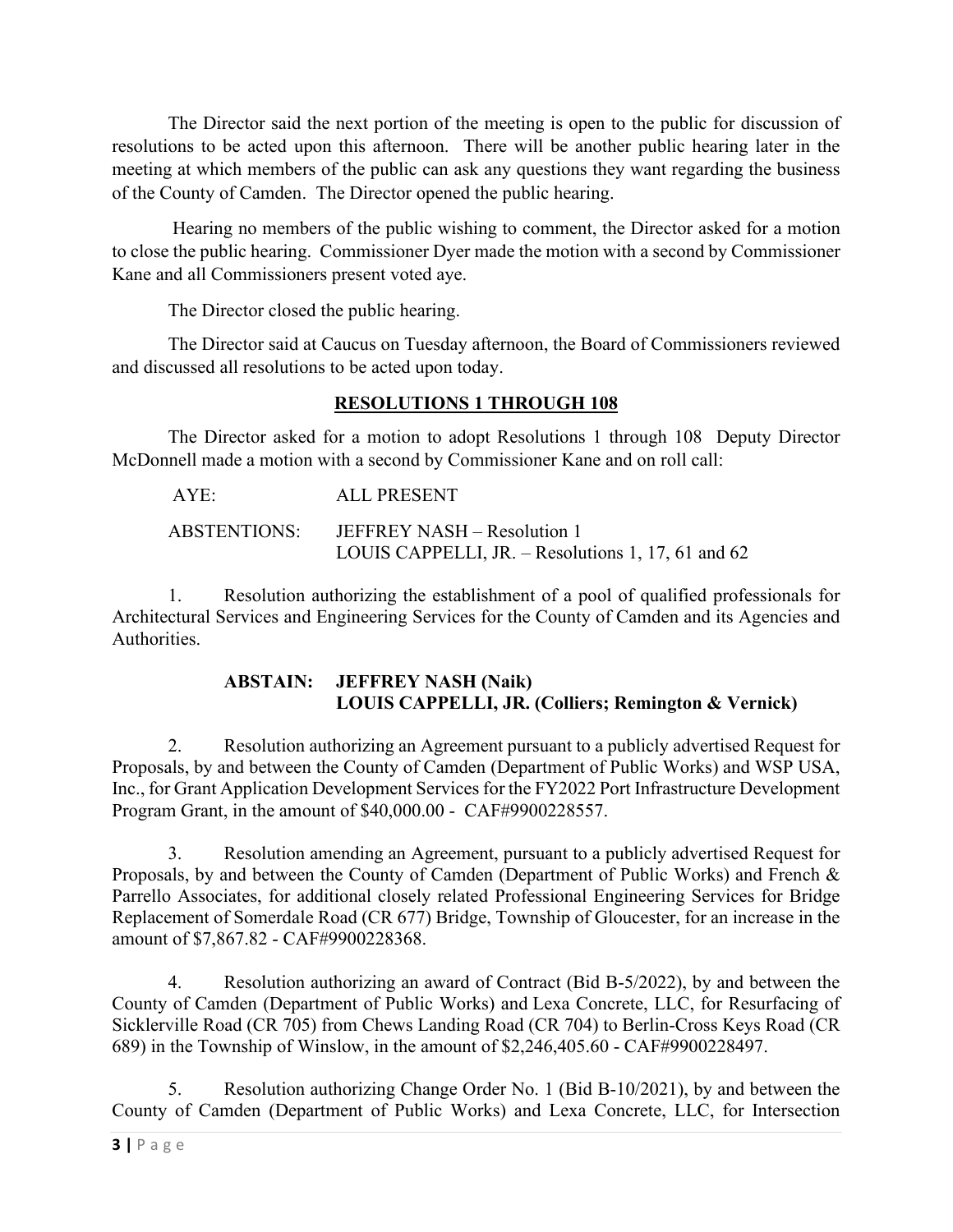Improvements to South Park Drive (CR 629) and Cuthbert Boulevard (CR 636), in the Township of Haddon, for an increase in the amount of \$56,462.50 - CAF#9900228285.

6. Resolution authorizing an award of Contract (State Contract A-85858), by and between the County of Camden (Department of Public Works) and Granturk Equipment Co., Inc., for the street sweeper repairs, in the amount of \$33,582.00 - CAF#9900228378.

7. Resolution authorizing a Shared Services Agreement, by and between the County of Camden (Department of Public Works) and the Township of Cherry Hill, for roadway improvements to Greentree Road, in the amount of \$363,305.15.

8. Resolution authorizing a Shared Services Agreement, by and between the County of Camden (Department of Public Works) and the Township of Cherry Hill, for installation and maintenance of bike lanes on Kresson Road (CR 671) between Hartford Road and Springdale Road (CR 673), in the Township of Cherry Hill.

9. Resolution authorizing a Use and Occupancy Agreement, by and between the County of Camden (Department of Public Works) and the Borough of Clementon, for installation and maintenance of speed radar signs on Garfield Avenue (CR 727) and Higgins Avenue (CR 733), in the Borough of Clementon.

10. Resolution authorizing an Agreement, pursuant to a publicly advertised Request for Proposals, by and between the County of Camden (Department of Public Works) and Environmental Resolutions, Inc., for the provision of Professional Engineering Design Services for Roadway Improvements along Berlin Road (CR 702) from Linden Avenue (CR 700) to Gibbsboro Road (CR 686) in the Borough of Lindenwold, in the amount of \$157,589.18 - CAF#9900228370.

11. Resolution of Support for Preferred Preliminary Alternative for Federal Street (CR 537) and Market Street (CR 537) Traffic Operational Improvements Concept Development Study, in the City of Camden; and rescinding Resolution No. 21, adopted September 23, 2021.

12. Resolution amending an award of Contract, pursuant to solicitation of quotations, by and between the County of Camden (Department of Buildings and Operations) and Buck Construction, LLC, for renovations to the 7th Floor Conference Room at the Michael J. DiPiero Building - Lakeland, for an increase in the amount of \$1,330.00 - CAF#9900228186.

13. Resolution authorizing an award of Contract, pursuant to solicitation of quotations, by and between the County of Camden (Department of Buildings and Operations) and Fire Security Technologies, for installation of a burglar alarm system at the Hall of Justice, in the amount of \$8,215.00 - CAF#9900228466.

14. Resolution authorizing an award of Contract (Bid A-8/2022), by and between the County of Camden (Department of Buildings and Operations) and various vendors, for Grass Cutting, Trimming and Grounds Keeping Services for various Camden County Departments and Cooperative Members under the Camden County Cooperative Pricing System, ID #57-CCCPS.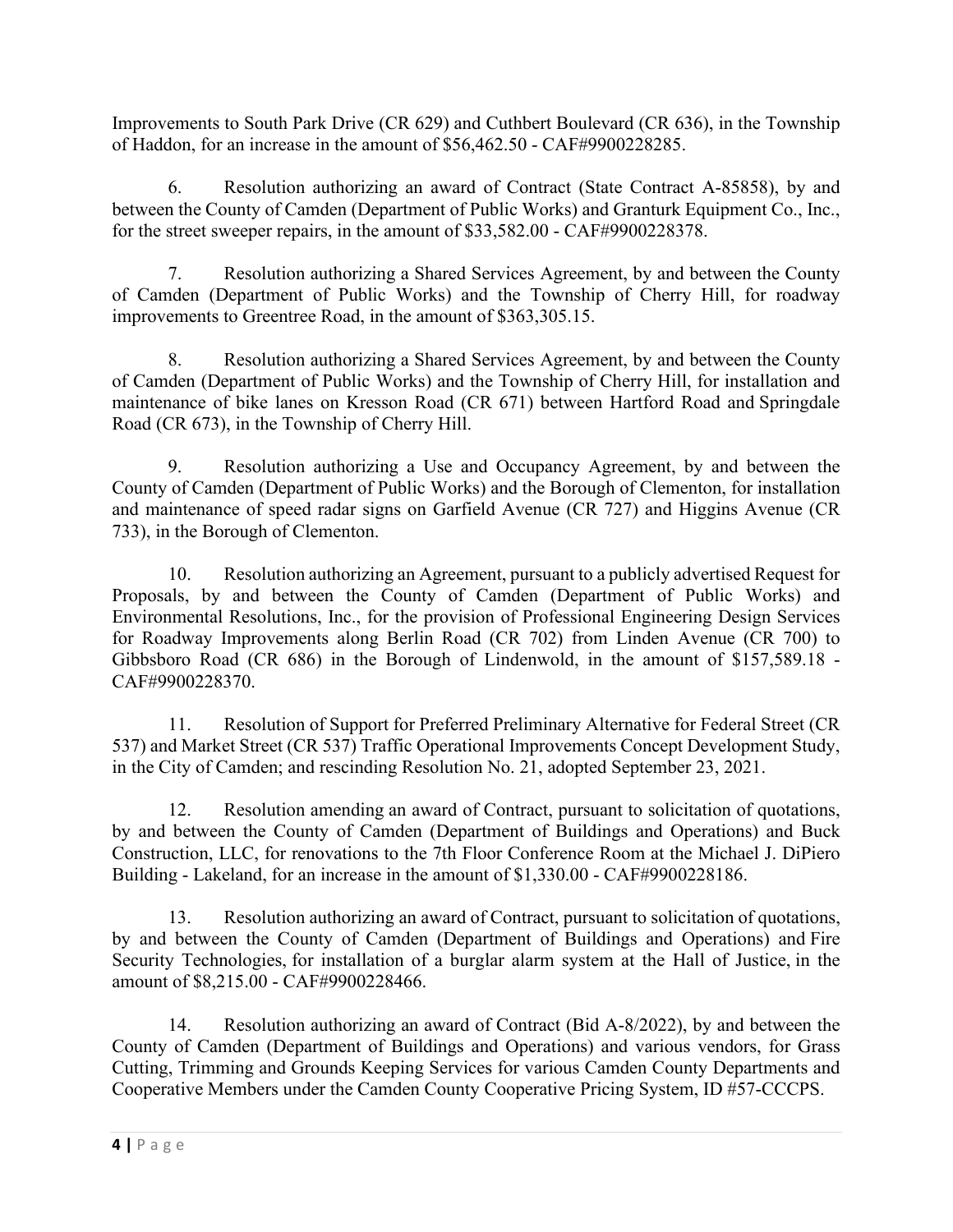15. Resolution authorizing an award of Contract (State Contract #19-FLEET-00971), by and between the County of Camden (Department of Buildings and Operations) and Pedroni Fuel Company, for the purchase and delivery of unleaded fuel. Funding contingent upon passage of the 2022 Temporary and/or Permanent Budgets.

16. Resolution amending a Lease Agreement, by and between the County of Camden (Department of Buildings and Operations) and Crown Woodcrest, LLC, for the provision of rental space for the Camden County One Stop Resource Center and affiliated State agencies, at the Woodcrest Corporate Center in Cherry Hill.

17. Resolution authorizing a Lease Agreement, by and between the County of Camden and Crown Woodcrest, LLC, for the provision of office space at the Woodcrest Corporate Center in Cherry Hill. Funding contingent upon passage of the 2022 to 2032 Temporary and/or Permanent Budgets.

# **ABSTAIN: LOUIS CAPPELLI, JR.**

18. Resolution ratifying an award of Contract, by and between the County of Camden (Department of Buildings and Operations) and 3 Phase Excel Elevator, LLC, for emergency repairs to the escalators at the Administration Building, in the amount of \$48,886.00 - P.O. #221514.

19. Resolution authorizing the extension of a Lease Agreement, by and between the County of Camden (Department of Buildings and Operations) and Colonial Lane, LLC, for warehouse storage of records and related items for use by various offices of the Superior Court of New Jersey and Probation Department, in the amount of \$82,968.00. Funding available in the amount of \$62,226.00 - CAF#9900228359. Balance of funding contingent upon passage of the 2023 Temporary and/or Permanent Budgets.

20. Resolution authorizing an award of Contract, pursuant to N.J.S.A. 40A:11-6.1, by and between the County of Camden (Department of Building and Operations) and 3 Phase Excel Elevator, LLC, for maintenance of the elevators and escalators at the Administration Building, in the amount of \$44,000.00. Funding available in the amount of \$2,800.00 - CAF#9900228280. Balance of funding contingent upon passage of the 2022 Temporary and/or Permanent Budgets.

21. Resolution authorizing the reappointment of members to the Camden County Construction Board of Appeals.

22. Resolution authorizing an award of Contract, pursuant to solicitation of quotations, by and between the County of Camden (Office of Veterans Affairs) and National Flag and Display Co., Inc., d/b/a Metro Flag Co., for the purchase of American Flags for various Office of Veterans Affairs memorial events, in the amount of \$27,955.00 - CAF#9900228431.

23. Resolution approving personnel actions requested by or on behalf of Commissioner Kane.

24. Resolution authorizing an award of Contract, pursuant to solicitation of quotations, by and between the County of Camden (Department of Parks) and Ion Electrical Construction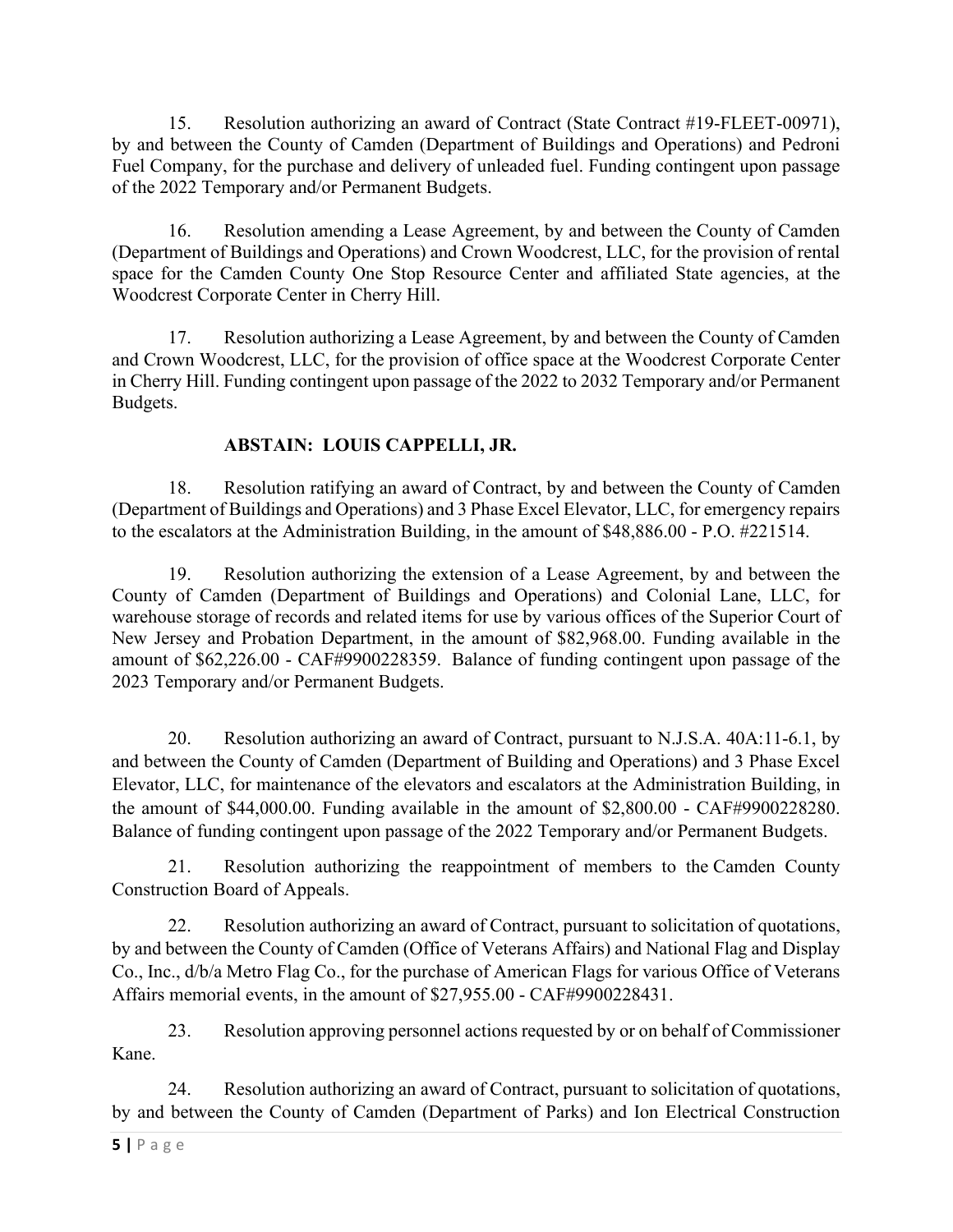Services, LLC, for upgrades to lighting in Wiggins Park, in the amount of \$30,776.00 - CAF#9900228373.

25. Resolution authorizing an Agreement, pursuant to a publicly advertised Request for Proposals (1st One Year Option), by and between the County of Camden (Division of Environmental Affairs) and Thanks for Being Green, LLC, t/a Magnum Computer Recycling, for Recycling of Electronic Waste for the County of Camden and its Agencies and Authorities, on an as-needed basis.

26. Resolution authorizing an award of Contract (Bid ESCNJ 20/21-09), by and between the County of Camden (Department of Parks) and Mall Chevrolet, for the purchase of one (1) Chevy Silverado Truck, under the Educational Services Commission of New Jersey Cooperative Pricing System ID#65-MCESCCPS, in the total amount of \$38,581.38 - CAF#9900228385.

27. Resolution authorizing an Agreement, by and between the County of Camden (Department of Parks) and The Home Port Alliance, for management of Wiggins Marina, in the City of Camden, in the amount of \$113,000.00. Funding available in the amount of \$30,000.00 - CAF#9900228493. Balance of funding contingent on passage of the 2022 Temporary and/or Permanent Budgets.

28. Resolution amending an Agreement, by and between the County of Camden (Department of Parks) and NV5, Inc., for design of the Cross Camden County Trail - Priority I and Priority II Segments, for an increase in the amount of \$254,215.68 - CAF#9900228372.

29. Resolution authorizing the submission of a Grant Application by the County of Camden (Department of Parks) to the U.S. Department of Transportation, for the Rebuilding American Infrastructure with Sustainability and Equity Grant, for the Camden City segment of the Camden County Link Trail, in the amount of \$25,000,000.00.

30. Resolution approving personnel actions requested by or on behalf of Commissioner Nash.

31. Resolution authorizing an award of Contract, pursuant to solicitation of quotations, by and between the County of Camden (Department of Health and Human Services) and Sonya Staffing Home Healthcare, for housekeeping services for homebound seniors, in the amount of \$40,000.00 - CAF#9900228228.

32. Resolution authorizing an Agreement, pursuant to Request for Proposals, by and between the Camden County Homeless Trust Fund and the Camden County Council on Economic Opportunities, Inc., for the provision of Support to Individuals Receiving Emergency Housing Vouchers via the American Recovery Plan under the Camden County Welcome Home Program, in the amount of \$124,200.00 - CAF#9900228527.

33. Resolution authorizing the use of Competitive Contracting Request for Proposals, pursuant to N.J.S.A. 40A:11-4.1, for the procurement of an Electronic Medical Records System for the Camden County Department of Health and Human Services.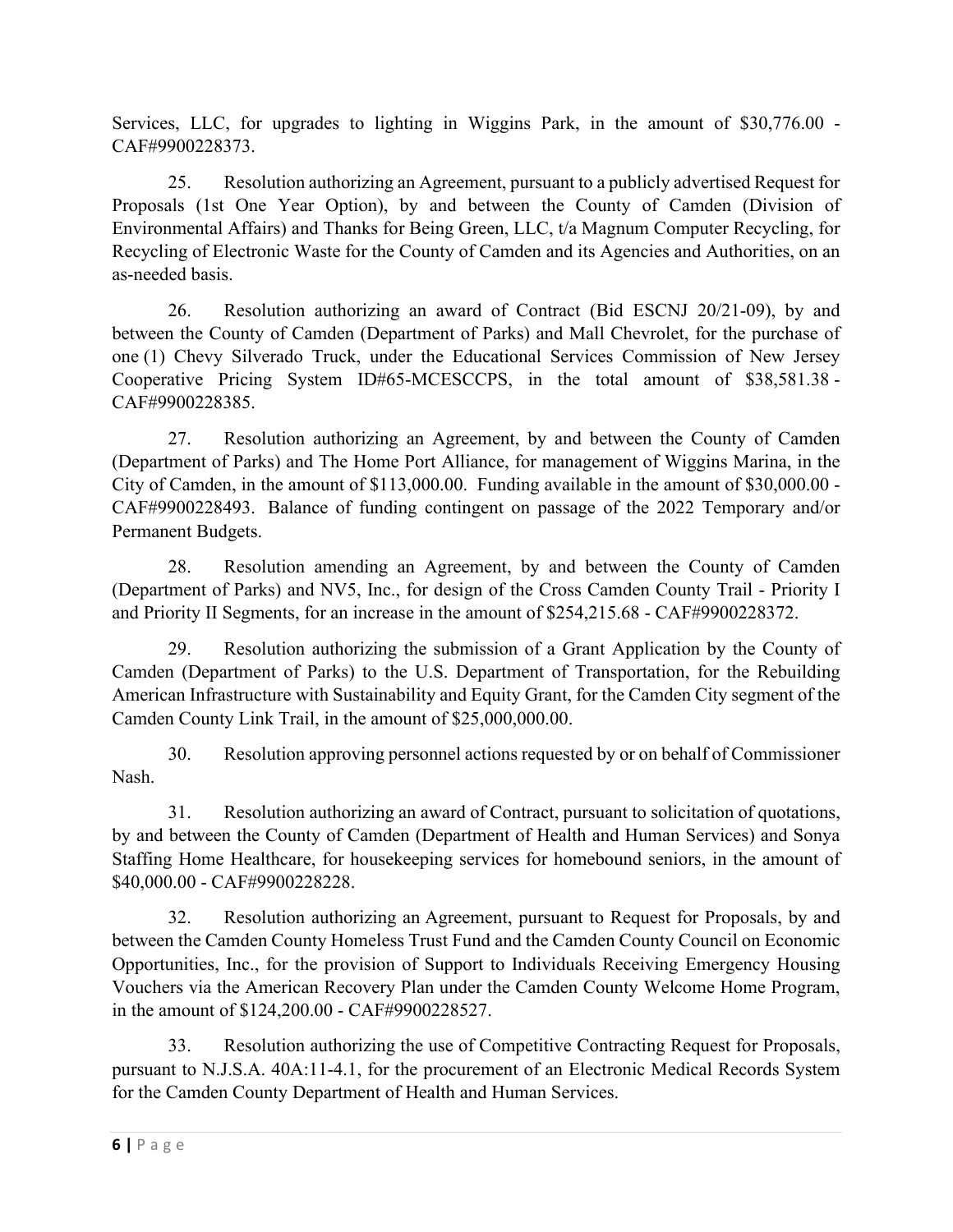34. Resolution authorizing an award of Contract (Bid ESCNJ 20/21-09), by and between the County of Camden (Department of Health and Human Services / Division of Weights and Measures) and Mall Chevrolet, for the purchase of two (2) Chevy Silverado Trucks, under the Educational Services Commission of New Jersey Cooperative Pricing System ID#65- MCESCCPS, in the total amount of \$91,396.80 - CAF#9900228367.

35. Resolution authorizing an award of Contract (State Contract 20-FLEET-01393), by and between the County of Camden (Department of Health and Human Services / Division of Senior and Disabled Services) and Gentilini Ford, Inc., for the purchase of four (4) Ford Escape Plug-In Hybrid vehicles, in the amount of \$121,863.56- CAF#9900228356.

36. Resolution authorizing a Reimbursement Agreement, by and between the County of Camden (Department of Health and Human Services) and the New Jersey Department of Health, for the 2021-2022 Public Health and Sanitation Program, Tanning Facilities Registration and Inspection Project, in the amount of \$1,840.00.

37. Resolution authorizing the submission of a Grant Application, by the County of Camden (Department of Health and Human Services) to the New Jersey Department of Health, for the 2022-2023 Local Core Capacity for Public Health Emergency Preparedness Grant, in the amount of \$721,483.00.

38. Resolution authorizing the submission of a Grant Application, by the County of Camden (Department of Health and Human Services) to the New Jersey Department of Health, for the 2022-2023 Childhood Lead Exposure Prevention Grant, in the amount of \$209,052.00.

39. Resolution authorizing the submission of a Grant Application, by the County of Camden (Department of Health and Human Services) to the New Jersey Department of Health, Office of Local Public Health for the COVID-19 Vaccination Supplemental Funding Grant, in the amount of \$352,000.00.

40. Resolution authorizing the submission of a Grant Application, by the County of Camden (Department of Health and Human Services) to the New Jersey Department of Health, for the 2022-2023 Special Child Health Case Management Grant, in the amount of \$305,000.00.

41. Resolution authorizing the submission of a Grant Application, by the County of Camden (Department of Health and Human Services) to the New Jersey Department of Health, for the 2022-2023 Sexually Transmitted Disease Grant, in the amount of \$65,000.00.

42. Resolution authorizing the submission of a Grant Application, by the County of Camden (Department of Health and Human Services) to the New Jersey Department of Health, for the 2022-2023 Tuberculosis Control, Specialty Clinic Services Grant, in the amount of \$107,603.00.

43. Resolution ratifying the submission of a Grant Application, by the County of Camden (Department of Health and Human Services / Division of Senior and Disabled Services) to the State of New Jersey Department of Health, Division of Family Health Services, for the 2022 Senior Farmers' Market Nutrition Program, in the amount of \$2,000.00.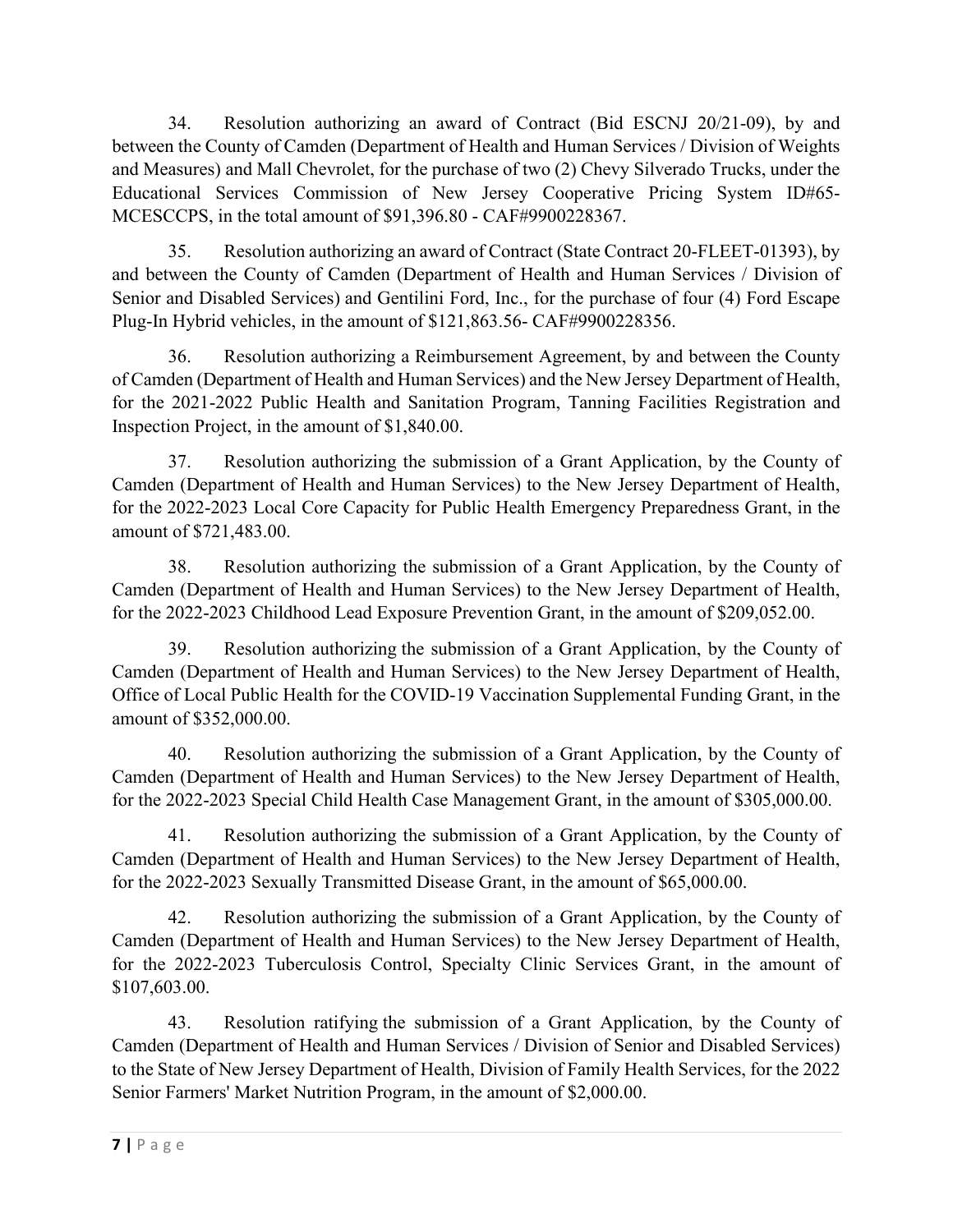44. Resolution authorizing the submission of a Grant Application, by the County of Camden (Department of Health and Human Services, Division of Senior and Disabled Services) to the State of New Jersey, Department of Human Services, for the New Jersey State Health Insurance Program, in the amount of \$36,000.00.

45. Resolution ratifying the submission of a Grant Application, by the County of Camden (Department of Health and Human Services) to the CDC Foundation, for the Public Health and Safety Team Toolkit (PHAST) Implementation Grant, in the amount of \$150,000.00.

46. Resolution ratifying the submission of a Grant Application, by the County of Camden (Department of Health and Human Services, Office of Mental Health and Addiction) to the Substance Abuse Mental Health Services Administration, for the First Responders - Comprehensive Addiction and Recovery Support Services Act Grant, in the amount of \$2,000,000.00.

47. Resolution authorizing a Standardized Board Resolution in connection with the 2022 Area Plan Grant to be filed by the County of Camden (Department of Health and Human Services, Division of Senior and Disabled Services) with the New Jersey Department of Human Services.

48. Resolution authorizing the appointment and reappointment of Members to the Camden County Addiction Awareness Task Force.

49. Resolution approving personnel actions requested by or on behalf of Commissioner Rodriguez.

50. Resolution authorizing an Agreement, pursuant to a publicly advertised Request for Proposals, by and between the County of Camden (Department of Corrections) and Spiezle Architectural Group, for professional architectural design services for a Cooling Tower at the Camden County Correctional Facility, in the amount of \$80,000.00 - CAF#9900228481.

51. Resolution authorizing an Agreement, pursuant to Competitive Contracting Request for Proposals #22-13, by and between the County of Camden (Department of Corrections) and Center for Family Services, for the provision of Re-Entry Program Services for the Camden County Correctional Facility, on an "as needed" basis.

52. Resolution authorizing an Agreement, pursuant to a publicly advertised Request for Proposals, by and between the County of Camden (Department of Corrections) and Pulitzer/Bogard & Associates, LLC, for Contract Monitoring Services for Medical, Dental and Psychiatric Services for the Camden County Correctional Facility and Camden County Juvenile Detention Facility, in the total amount of \$159,350.00. Funding available in the amount of \$39,838.00 - CAF# 9900228342 and 9900228343. Balance of funding contingent upon passage of the 2022 and 2023 Temporary and/or Permanent Budgets.

53. Resolution authorizing the appointment of a member to the Camden County Workforce Development Board.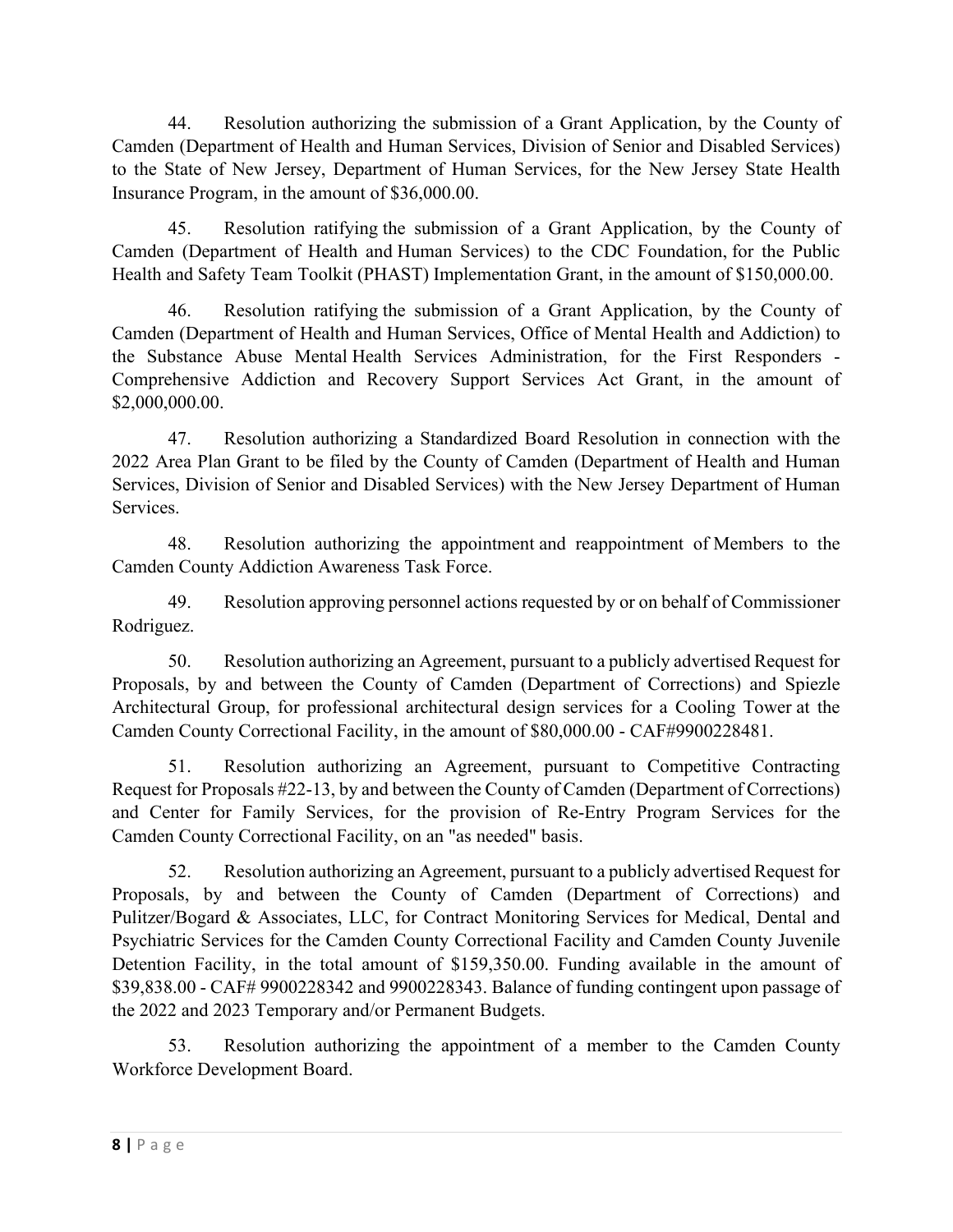54. Resolution authorizing an award of Contract (Bid A-4/2022), by and between the County of Camden (Department of Public Safety) and Locality Media, Inc., d/b/a First Due, for Fire Records Management software, in the amount of \$199,900.00 - CAF#9900228357.

55. Resolution amending Resolution No. 67, adopted July 22, 2021, ratifying the submission of a Grant Application, by the County of Camden (Department of Public Safety - Office of Emergency Management) to the New Jersey State Police, for the Fiscal Year 2021 EMAA Subgrant, in the amount of \$55,000.00, to add the subaward number.

56. Resolution ratifying the submission of a Grant Application, by the County of Camden (Departments of Health and Human Services and Public Safety) to the New Jersey Department of Environmental Protection, for the 2021-2022 County Environmental Health Act (CEHA) Grant, in the amount of \$380,183.24.

57. Resolution authorizing the appointment of the Camden County Emergency Management Coordinator.

58. Resolution authorizing Public Safety employees for membership with the State of New Jersey State Police, Office of Emergency Management, All Hazards Incident Management Team.

59. Resolution authorizing Modification #1 to the Camden County Workforce New Jersey Area Contract Program Year 2021, to increase funds in the amount of \$12,971.00, for a revised total amount of \$8,210,553.00.

60. Resolution authorizing a Bond Substitution in the amount of \$40,000.00 to provide funding for the purchase of an electric vehicle for use by the Office of Sustainability and Shared Services.

61. Resolution authorizing an award of Contract, pursuant to solicitation of quotations, by and between the County of Camden (Office of Sustainability and Shared Services) and Vinetech, LLC, for installation of fencing at the Lakeland Vineyard, in the amount of \$15,135.00 - CAF#9900228371.

# **ABSTAIN: LOUIS CAPPELLI, JR.**

62. Resolution authorizing an award of Contract, pursuant to N.J.S.A. 40A:11-6.1, by and between the County of Camden (Office of Sustainability and Shared Services) and Vinetech, LLC, for management of the Lakeland Vineyard, in the amount of \$20,060.00 - CAF##9900227948.

# **ABSTAIN: LOUIS CAPPELLI, JR.**

63. Resolution approving personnel actions requested by or on behalf of Commissioner Young.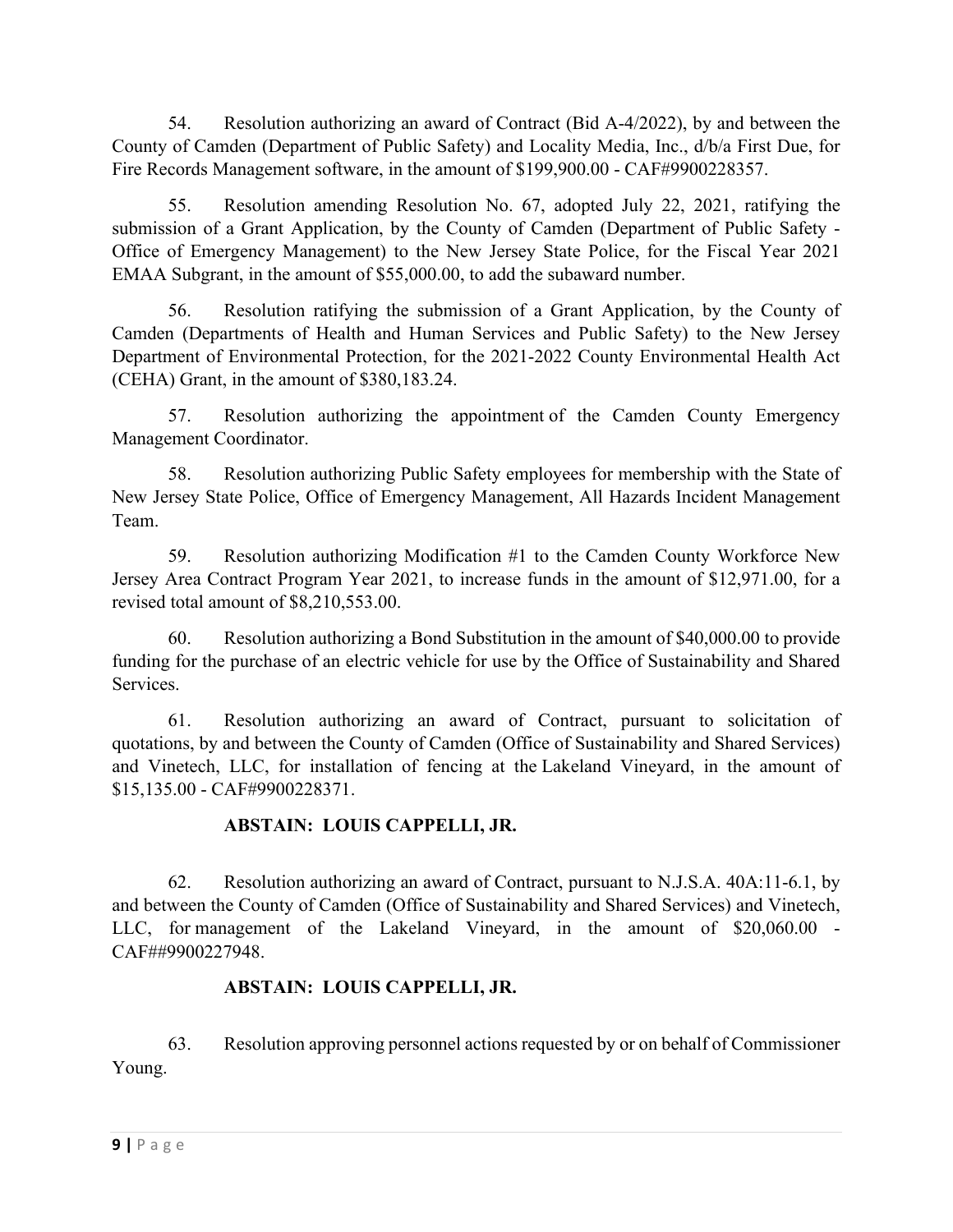64. Resolution combining Bonds aggregating the principal sum of \$31,560,000 authorized by six Bond Ordinances heretofore adopted to finance part of the cost of various capital improvements in, by and for the County of Camden, New Jersey into one or more consolidated issues of Bonds and providing for the form, maturities and other details of said consolidated issues.

65. Resolution authorizing acceptance of the 2020 Report of Audit.

66. Resolution authorizing budgetary transfers in the 2022 Camden County Reserve Fund Budget.

67. Resolution authorizing the Camden County Board of Elections to Exceed the County Entity Budget Requests CAP (P.L. 2015, c.249).

68. Resolution authorizing the Camden County Board of Taxation to Exceed the County Entity Budget Requests CAP (P.L. 2015, c.249).

69. Resolution authorizing the Camden County Surrogate to Exceed the County Entity Budget Requests CAP (PL 2015, c.249).

70. Resolution designating signatories on all County Bank Accounts and Division of Community Development Bank Accounts for the year 2022.

71. Resolution amending Resolution No. 43, adopted February 17, 2022, establishing program and funding categories relating to Camden County's allocation of American Rescue Plan Funds.

72. Resolution authorizing premium pay as authorized by the American Rescue Plan Act.

73. Resolution of the Board of County Commissioners of the County of Camden, New Jersey, pursuant to N.J.S.A. 40:37A-56 and Section 147(f) of the Internal Revenue Code of 1986, as amended, authorizing, approving and consenting to the issuance by the Camden County Improvement Authority of not more than \$40,000,000 aggregate principal amount of Charter School Revenue Bonds (Camden Prep High School Project), in one or more series on a tax-exempt or taxable basis, as financing for a project undertaken on behalf of CP Thorn & Copewood, LLC; and authorizing and approving certain other actions in connection therewith.

74. Resolution authorizing Bond Anticipation Notes in the sum of \$42,980,000 authorized by three Bond Ordinances heretofore adopted to finance various infrastructure improvements in, by and for the County of Camden, New Jersey, and providing for other details of said issue.

75. Resolution ratifying an award of Contract (State Contract 16-M0003-KRONO1), by and between the County of Camden (Department of Finance) and Dell Marketing LP, for Software Support Services, in the amount of \$87,094.00. Funding available in the amount of \$21,773.50 - CAF#9900228092. Balance of funding contingent upon passage of the 2022 Temporary and/or Permanent Budgets.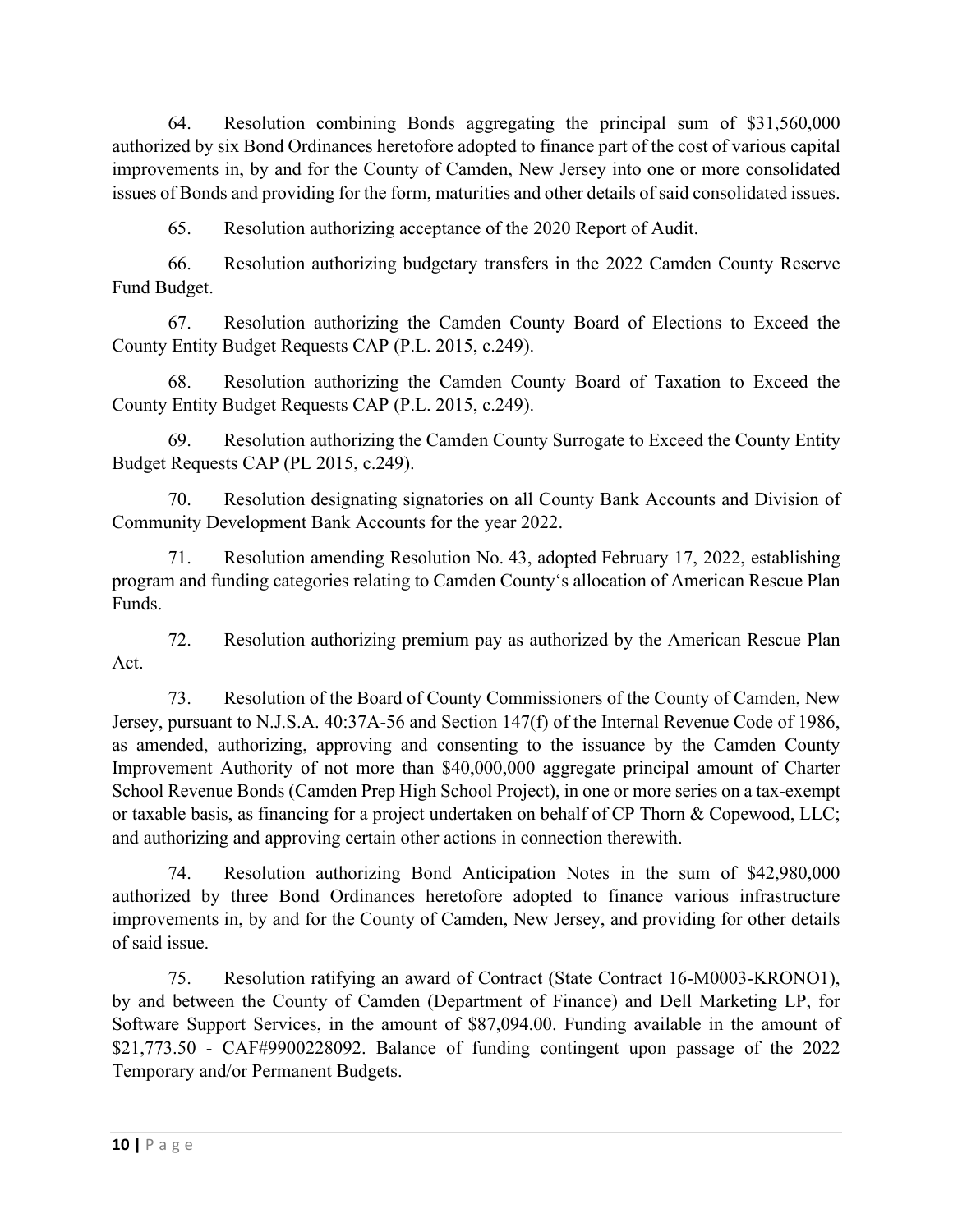76. Resolution ratifying an award of Contract (State Contract #16-M0003-KRONO1), by and between the County of Camden (Department of Finance) and Kronos, for software support services for the County of Camden Time Keeping System, in the amount of \$29,719.38 - CAF#9900228094.

77. Resolution ratifying an award of Contract, pursuant to N.J.S.A. 40A:11-5(1)(dd), by and between the County of Camden (Department of Finance) and CentralSquare Technologies, LLC, for Software Application Services, in an amount not to exceed \$178,450.20. Funding available in the amount of \$50,000.00 - CAF#9900228369. Balance of funding contingent upon passage of the 2022 Temporary and/or Permanent Budgets.

78. Resolution authorizing an award of Contract, pursuant to solicitation of quotations, by and between the County of Camden (Department of Events and Community Outreach) and Therapeutic Riding Center of South Jersey, for horseback riding lessons for individuals with special needs at DREAM Park, in the amount of \$20,640.00 - CAF#9900227775.

79. Resolution authorizing an award of Contract (Bid A-11/2022), by and between the County of Camden (Department of Events and Community Outreach) and various vendors, for leased tents and equipment, for various Camden County Departments, Agencies and Authorities, under the Camden County Cooperative Pricing System, ID #57-CCCPS, on an "as-needed" basis.

80. Resolution authorizing an award of Contract (Bid A-4/2020 - Two Year Option), by and between the County of Camden (Department of Events and Community Outreach) and Proof Productions, Inc., for lease of a seasonal stage at Wiggins Park, in the amount of \$12,000.00 per month. Funding available in the amount of \$52,500.00 - CAF#9900228389. Balance of funding contingent upon passage of the 2022, 2023 and 2024 Temporary and/or Permanent Budgets.

81. Resolution rejecting Bid A-5/2022, Leased Portable Toilet Units for various Camden County Facilities and Outside Agencies, under the Camden County Cooperative Pricing System, ID #57-CCCPS, as bids received were non-compliant with the Bid Specifications.

82. Resolution authorizing a month-to-month Contract (Bid A-13/2020 – One Year Option), by and between the County of Camden (Department of Events and Community Outreach) and various vendors, for leased portable toilet units for various Camden County Departments and Agencies under the Camden County Cooperative Pricing System, ID #57-CCCPS on as as-needed basis pending re-procurement of these services.

83. Resolution authorizing an award of Contract (Bid A-7/2022), by and between the County of Camden (Department of Events and Community Outreach) and Drew & Rogers, Inc., for the purchase of promotional items and apparel, on an "as-needed" basis.

84. Resolution authorizing an award of Contract (Bid A-9/2022), by and between the County of Camden (Department of Events and Community Outreach) and Publishers, Inc., for printing services for the Camden County Parks Guide, in the amount of \$80,295.00 - CAF#9900228524.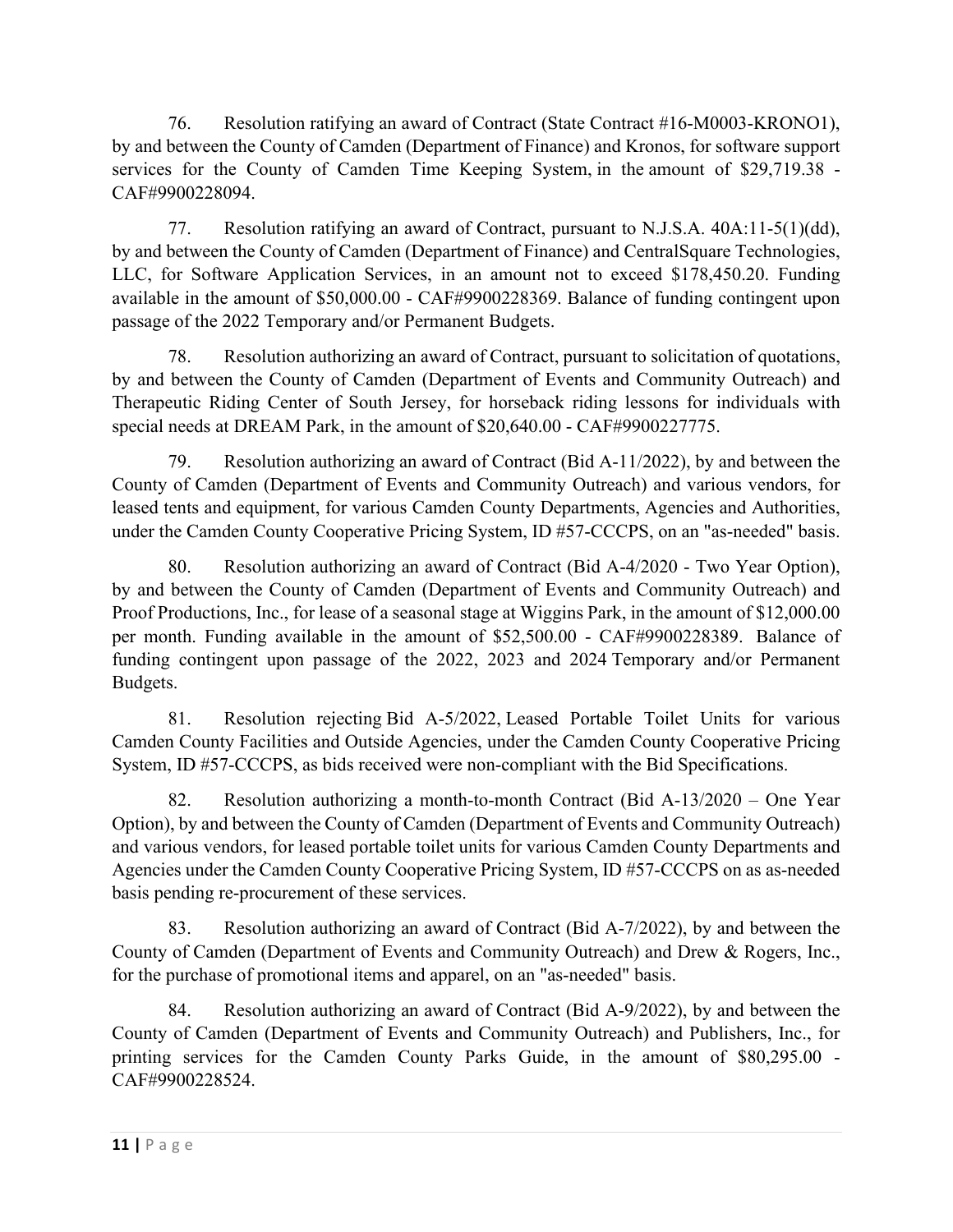85. Resolution authorizing an award of Contract, pursuant to solicitation of quotations, by and between the County of Camden (Department of Administration/Division of Cooper River Venues) and The Sprinkler Company, LLC, for weeding and fertilizer maintenance at the Camden County Boathouse, Camden County Driving Range and LaScala Birra, in the amount of \$4,460.00 - CAF#9900228353.

86. Resolution authorizing Agreements, pursuant to a Competitive Contracting Request for Proposals #21-04 (1st One Year Option), by and between the County of Camden (Department of Administration, Division of Cooper River Venues) and various vendors for catering services at the Camden County Boathouse and Golf Academy.

87. Resolution approving personnel actions requested by or on behalf of Commissioner Deputy Director McDonnell.

88. Resolution authorizing the submission of a Grant Application, by the County of Camden (Office of the Prosecutor) to the State of New Jersey, Division of Highway Safety, for the Camden County Regionalized DWI Enforcement/Sobriety Checkpoint Project, in the amount of \$40,000.00.

89. Resolution amending Camden County Policy #404: COVID-19 Protocols.

90. Resolution authorizing the transfer of two (2) vehicles no longer needed by the Camden County Prosecutor's Office to the Camden County Department of Buildings and Operations.

91. Resolution amending Resolution No. 57, adopted February 17, 2022, authorizing an award of Contract, by and between the County of Camden (Office of the Prosecutor) and Grayshift, LLC, for software license renewal, to correct a typographical error.

92. Resolution authorizing an award of Contract, pursuant to N.J.S.A.  $40A:11-5(1)(q)$ , by and between the County of Camden (Office of the Prosecutor) and Gann Law Books, for the purchase of law books, in an amount not to exceed \$50,000.00. Funding available in the amount of \$5,000.00 - CAF#9900228348. Balance of funding contingent upon passage of the 2022 Temporary and/or Permanent Budgets.

93. Resolution ratifying Agreements pursuant to a Competitive Contracting Request for Proposals #20-55 (1st One Year Option), by and between the County of Camden (Office of the Sheriff) and various vendors for Service of Process services at the rates listed in their respective proposals. Funding available the amount of \$10,000.00 - CAF#9900228206. Balance of funding contingent upon passage of the 2022 Temporary and/or Permanent Budgets.

94. Resolution amending an award of Contract, pursuant to solicitation of quotations, by and between the County of Camden (Division of Information Technology) and Simplify Compliance, LLC, for the provision of cyber security training, in the amount of \$13,615.00. Funding available in the amount of \$6,807.00 - CAF#9900228275. Balance of funding contingent upon the passage of the 2022 Temporary and/or Permanent Budgets.

95. Resolution rescinding Resolution No. 83, adopted May 20, 2021.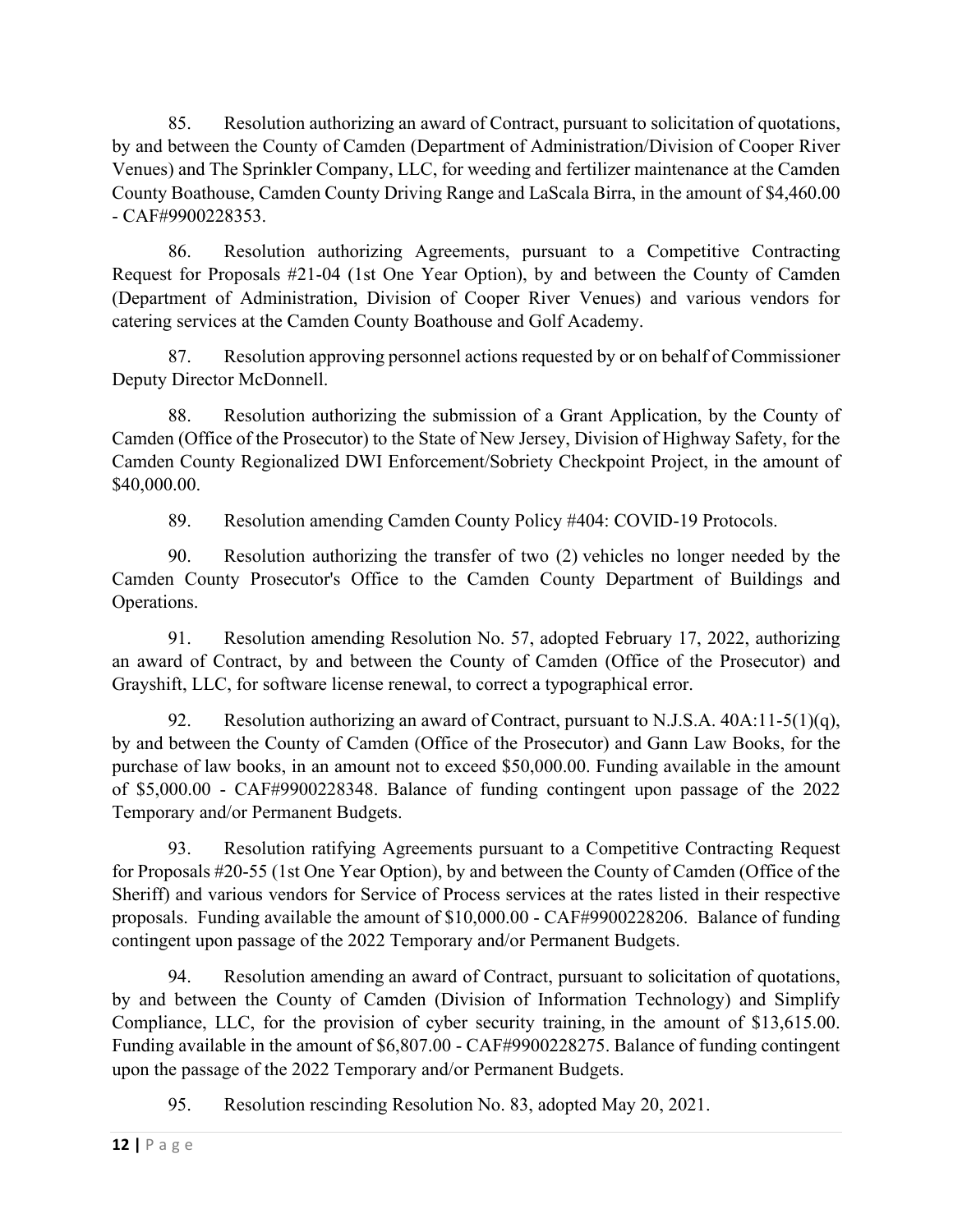96. Resolution ratifying the submission of a Grant Application by the County of Camden (Department of Community Development) to the New Jersey State Department of Community Affairs for the CV1 Community Development Block Grant, in the amount of \$370,684.00.

97. Resolution ratifying the submission of a Grant Application by the County of Camden (Department of Community Development) to the New Jersey State Department of Community Affairs for the CV2 Community Development Block Grant, in the amount of \$1,343,678.00.

98. Resolution Declaring Camden County's Solidarity with the People of Ukraine.

99. Resolution establishing a County Advisory Council for distribution of funds from the National Opioid Litigation Settlement.

100. Resolution authorizing an award of Contract, pursuant to solicitation of quotations, by and between the County of Camden (Department of Police Services) and Buck Construction, LLC, for renovations at the Camden County Police Training Room, in the amount of \$7,300.00 - CAF#9900227878.

101. Resolution authorizing an award of Contract, pursuant to Bid A-10/2022, by and between the County of Camden (Department of Police Services) and William Scotsman, Inc., for Lease of a Police Officer Trailer, in the amount of \$127,166.78. Funding available in the amount of \$111,898.89 - CAF#9900228506. Balance of funding contingent upon passage of the 2022 Temporary and/or Permanent Budgets.

102. Resolution authorizing an award of Contract (State Contract #17-FLEET-00738), by and between the County of Camden (Department of Police Services) and Axon Enterprises, Inc., for the purchase of body worn camera accessories, in the amount of \$98,392.00 - CAF#9900228084.

103. Resolution ratifying an award of Contract (State Contract #20-TELE-01510/T3121), by and between the County of Camden (Department of Police Services) and Dell Marketing, LP, for software licenses, in the amount of \$20,439.18 - CAF#9900228014.

104. Resolution authorizing the submission of a Grant Application by the County of Camden (Department of Police Services) to the Office of National Drug Control Policy, for the FY 2021 High Intensity Drug Trafficking Area Grant, in the amount of \$755,740.00.

105. Resolution ratifying the submission of a Grant Application, by the County of Camden (Department of Police Services) to the State of New Jersey Division of Highway Traffic Safety, for the U Drive. U Text. U Pay - Distracted Driving Crackdown Campaign Grant, in the amount of \$12,500.00.

106. Resolution authorizing the submission of a Grant Application, by the County of Camden (Department of Police Services) to the Law and Public Safety Office of Highway Traffic Safety, for the FY 2023 State and Community Highway Safety Grant, in the amount of \$54,000.00.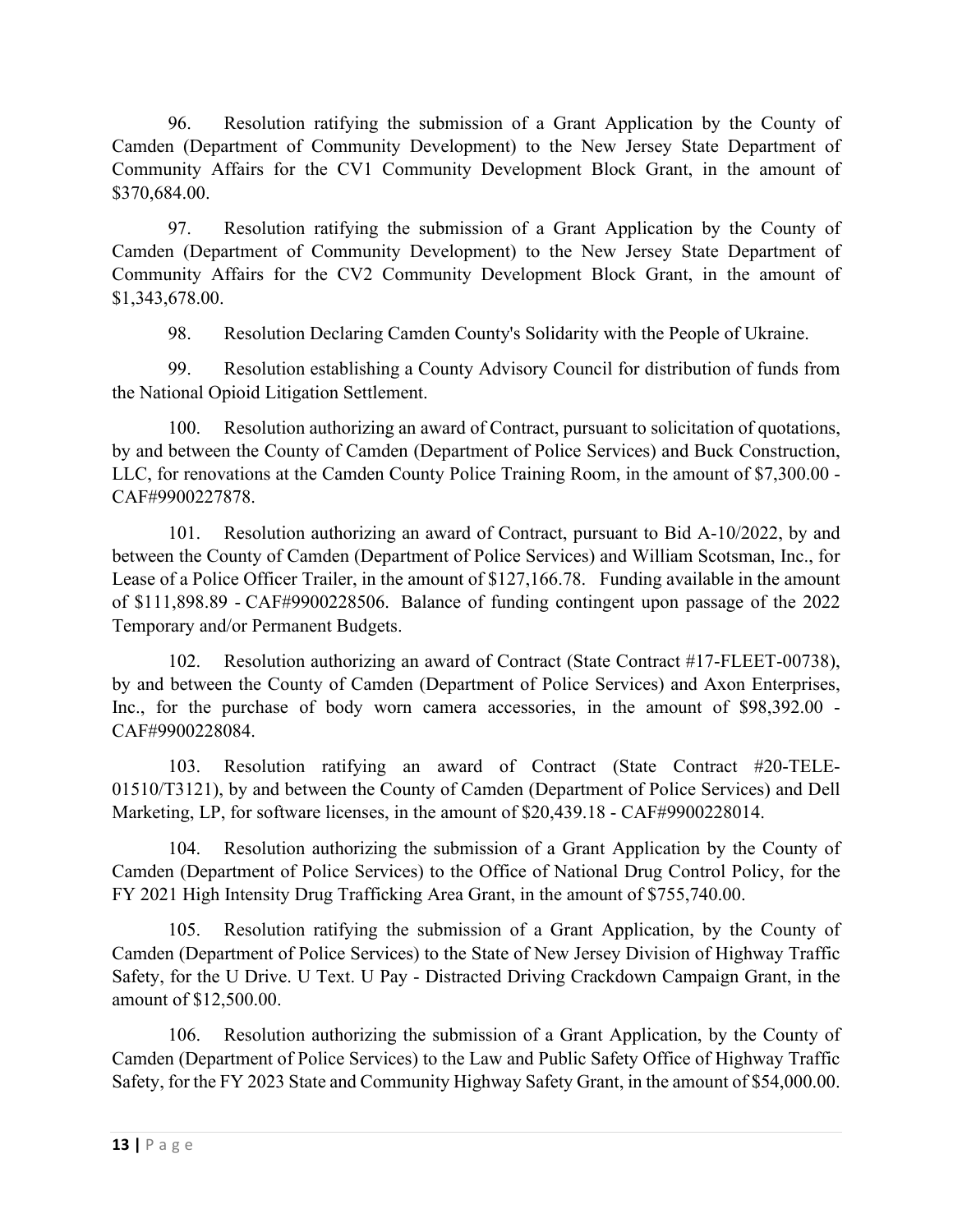107. Resolution authorizing the submission of a Grant Application, by the County of Camden (Department of Police Services) to the State of New Jersey Division of Highway Safety, for the Pedestrian Safety, Enforcement and Education Fund Grant, in the amount of \$25,300.00.

108. Resolution approving personnel actions requested by or on behalf of Commissioner Director Cappelli.

The Director called for a motion on Resolution No. 109

#### **RESOLUTION 109**

### **NO MOTION MADE – FAILED**

Director Cappelli opened the meeting to any member of the public who wished to address the Board of Commissioners.

Seeing no members of the public wishing to comment, Director Cappelli asked for a motion to close the public hearing. Commissioner Dyer made a motion with a second by Commissioner Nash and all Commissioners voted aye.

The Director opened the floor to the members of the Board of Commissioners for their comments.

**Commissioner Nash** said I would like to express my condolences to the family of Dr. Larry Ragone who was an icon in our community, providing children in impoverished communities with eyewear and eyecare. He was an amazing person, family man and member of our community. Commissioner Nash said I would like to wish Anne Walters well. She is going on to a new position after leading the County's Health Department during the pandemic. She did an outstanding job, and I am grateful for everything that she has done. I know the Health Department is in good hands moving forward.

Finally, I would like to express condolences to my mayor, Winslow Mayor Barry Wright, who passed two weeks ago. Barry used to tell me I was his favorite Freeholder until Barbara Holcomb became a Freeholder and then he stopped saying that. Barry used to always say that he never had a bad day. He was a man of faith and I suspect that he never did have a bad day. He started as a police officer in Winslow Township and was elected to the governing body in Winslow and then for the past several years has been an outstanding mayor of Winslow Township. He was a beloved elected official in the community and will be sorely missed. I want to express my condolences to Barry Wright's family and to my greater community.

**Commissioner Kane** said I wanted to make note of Resolution No. 22 which is for the purchasing of flags for Camden County. That purchase is in anticipation of the flagging of almost 30,000 graves of veterans for Memorial Day and I would like to thank in advance the Office of Veterans Affairs for organizing the event and the countless volunteers within the County who will be flagging all of those graves. I would also like to comment on Resolution No. 98 which is declaring Camden County's solidarity for the people of the Ukraine. I think all our hearts are broken watching what is going on in Europe right now. I know throughout our community people feel very helpless and want to do things to help the situation. This month is also Red Cross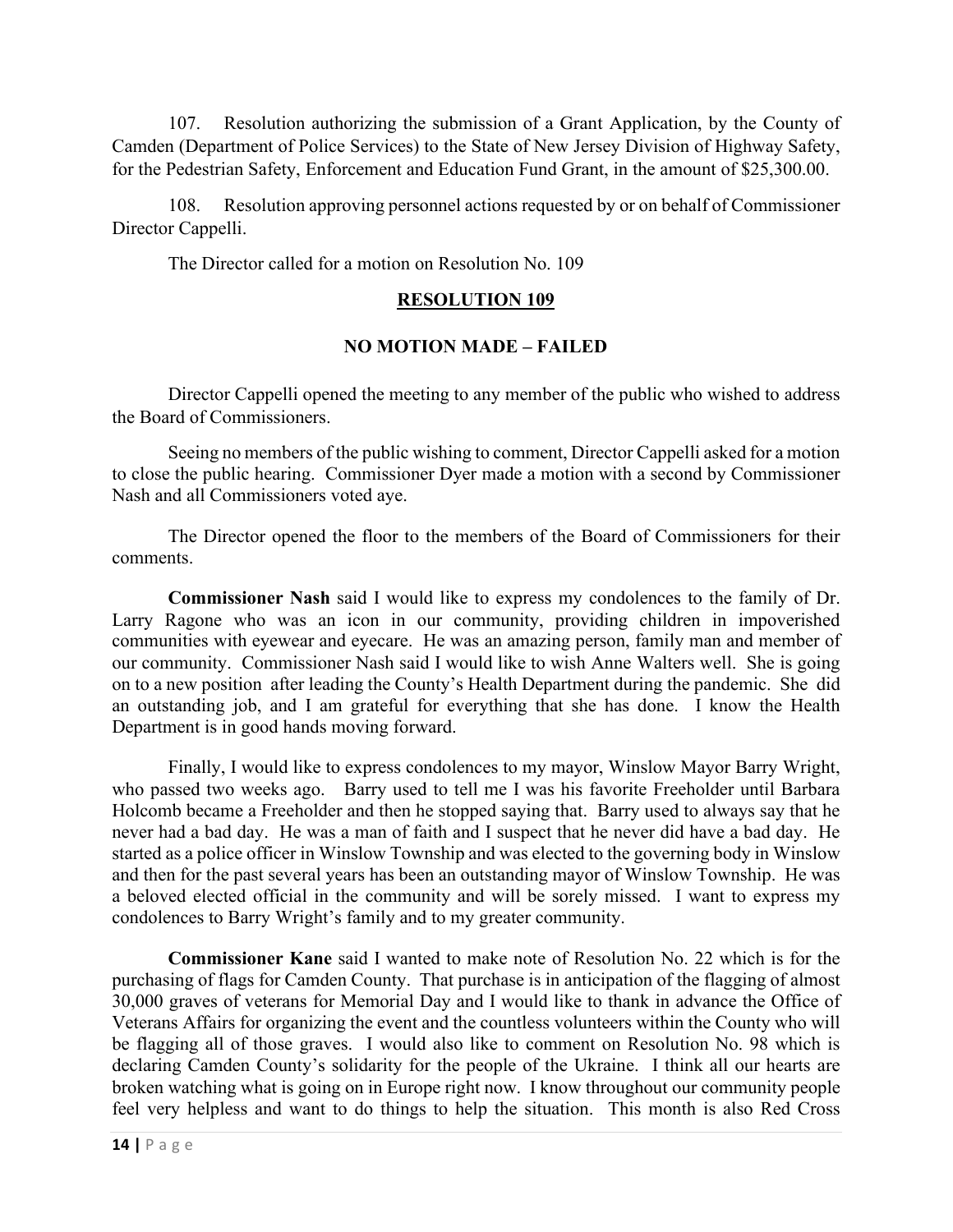Volunteer Month. They are in the Ukraine right now and 90% of the work done by the Red Cross is done by volunteers. Please be cautious when you are donating to make sure you are donating to an accredited organization such as the Red Cross. To our veteran community, what is going on in the Ukraine is retraumatizing a lot of our military personnel and veterans. Help is available if you need it.

**Commissioner Dyer** said I want to also express my condolences to the family of Mayor Barry Wright. At one time I was the Athletic Director at Winslow Township and he and I spoke just about every day. We became good friends and used to both get haircuts every Saturday morning. I would also like to thank the Camden County workforce who continue to do a great job day in and day out. I want to thank the Department of Public Works for their teamwork yesterday in filling potholes. I think they put down 11 tons of asphalt yesterday. I would also like to thank Frank Filipek, Jr., Jeanette Alvarez and Theresa Pepe from Camden County College for their assistance with a program called Teenshop South Jersey which is a program that encourages girls in leadership roles. Ms. Jamal does a great job with the program and I want to thank her for allowing me to say a few words. A lot of those girls did not know how nice Camden County College is and about 10 of the 45 girls are now thinking about going to Camden County College. We did not intend for that to happen, but it happened. They are going to do another program in June.

In closing I would like to say congratulations to two comprehensive high schools in Camden County who won state championships in basketball last week: Camden High and Woodrow Wilson. Camden High will play tonight against Elizabeth at 7:00 at Rutgers and will play, being optimistic, again on Sunday at 2:00.

**Deputy Director McDonnell** said I want to join Commissioner Nash in congratulating Anne Walters on her service to the County. She began here as an attorney and did a great job and then as Director of the Health Department. She is moving on to another great opportunity and we wish her well and thank her for her service. Also, I would like to express my condolences to Barry Wright's family. He really was a wonderful person. He first told me that I was his favorite Freeholder and I believed that for several years until I overhead him saying it to Jeff one day. Even then I thought, well you can have two favorites, but then I heard him say it to Lou once, and eventually to all of us. I am not sure exactly who his favorite was, but he was certainly our favorite.

The Deputy Director said I would like to thank David McPeak and Steve Williams. We received a clean audit, once again for 2020 with no exceptions and no criticisms. I think you all know that Camden County with 520,000 residents and an almost \$420 million budget is very difficult work. The fact that we come through that as clean as we do every year is a wonderful thing. Thank you, David and Steve. On this year's budget, I want to again thank David, Steve and Yolaika Gonzalez who also helped with the budget. This year's budget is quite remarkable and there are a couple of things I want to mention. One that everyone in the County should be proud of is that the value of all property in Camden County, called ratables, went up by \$2.4 billion in 2021. That is a commentary on every municipality and every mayor. Also, I am very proud of my colleagues on the Commissioner Board as we are going to reduce the tax rate by  $6<sup>c</sup>$  from  $78<sup>c</sup>$ to  $72^{\circ}$  and reduce the burden on taxpayers by \$5 million. All that made possible by my colleagues on the Board, as well as Ross, David, Steve and Yolaika. Congratulations to all of them. We are all very grateful. To all our employees in Camden County we are grateful for the work you do